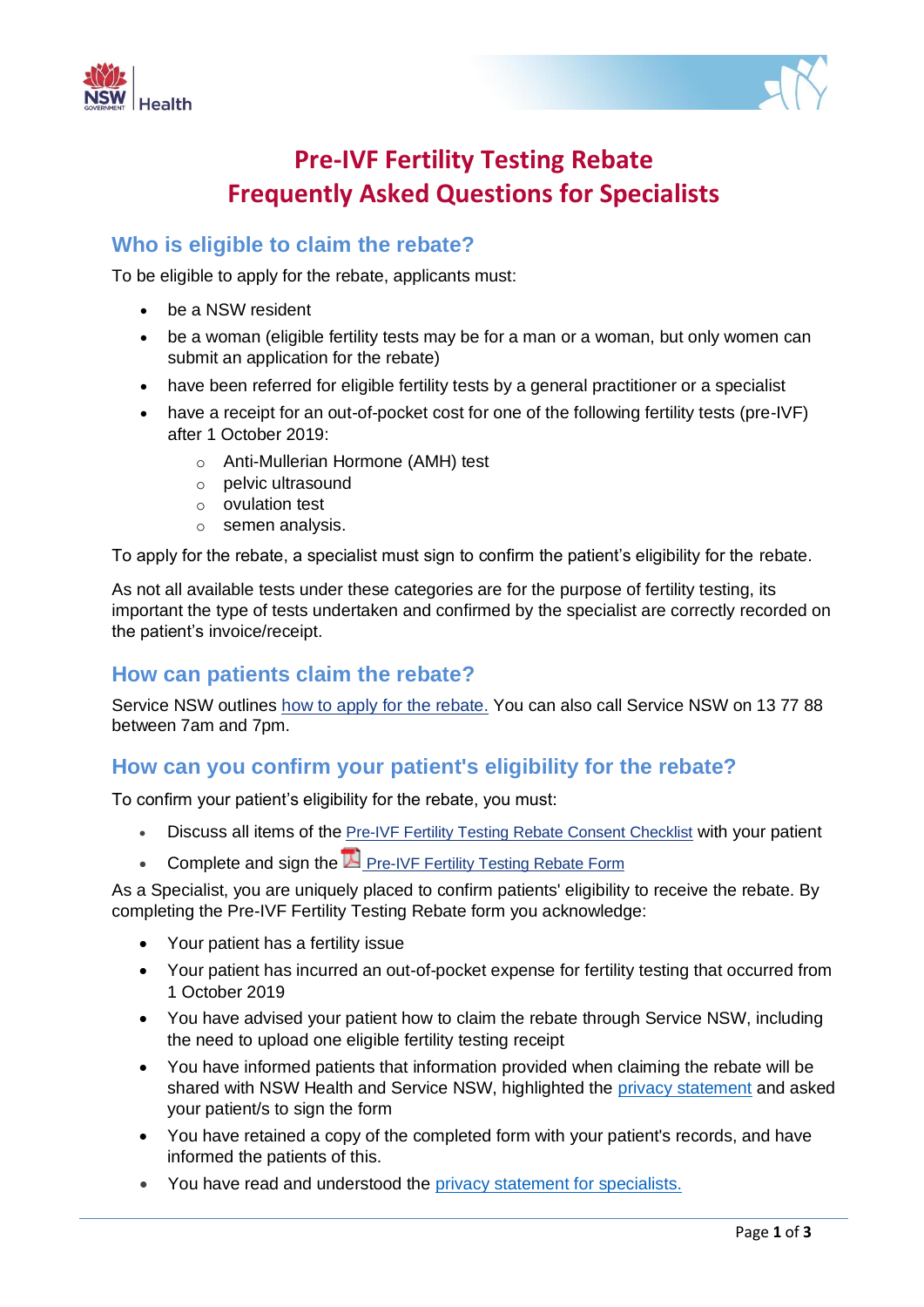



Although both general practitioners and specialists may order fertility tests, only the following specialists can confirm eligibility for the rebate:

- Specialist Obstetrician and Gynaecologists
- Specialists in Obstetric and Gynaecological Ultrasound
- Specialists in Reproductive Endocrinology and Infertility
- Specialist Urologists
- Specialist Endocrinologists.

## **What is a fertility issue for the purposes of the rebate?**

For the purposes of the rebate, a fertility issue is when a woman under 35 years of age has not conceived in 12 months or longer, or a woman over 35 years has not conceived in 6 months or longer, after regular unprotected intercourse. Both male infertility and female infertility are defined by the failure to conceive.

#### **Can the rebate be claimed more than once?**

No. A woman can only receive the rebate once.

### **How long is the rebate available for?**

Service NSW launched the rebate on 15 January 2020. However, specialists were able to approve eligibility for the rebate for fertility tests since 1 October 2019. The Pre-IVF Testing Rebate is currently available until June 2023.

#### **What if my patient loses their receipt related to fertility testing?**

Patients should request a duplicate receipt from the provider of their fertility test.

#### **How will records and patient information be handled?**

The NSW Government will manage rebate records, including the Pre-IVF Fertility Testing Rebate form and related attachments, in accordance with NSW privacy laws, including the Health Records and Information Privacy Act 2002. A woman who claims the rebate may also use or disclose information about the service received by a second person for the purposes of making a claim for the rebate. More information on how personal information relating to the rebate is managed can be found in the [privacy leaflet for patients.](https://www.health.nsw.gov.au/patients/privacy/Pages/privacy-leaflet-for-patients.aspx)

#### **How will NSW Health monitor the rebate?**

The pre-IVF Testing Rebate may be subjectable to periodic audits to monitor the rebate to determine compliance.

# **Has the Royal Australian and New Zealand College of Obstetricians and Gynaecologists (RANZCOG) been informed about this initiative?**

Yes. RANZCOG is aware of and supporting the implementation of this initiative.